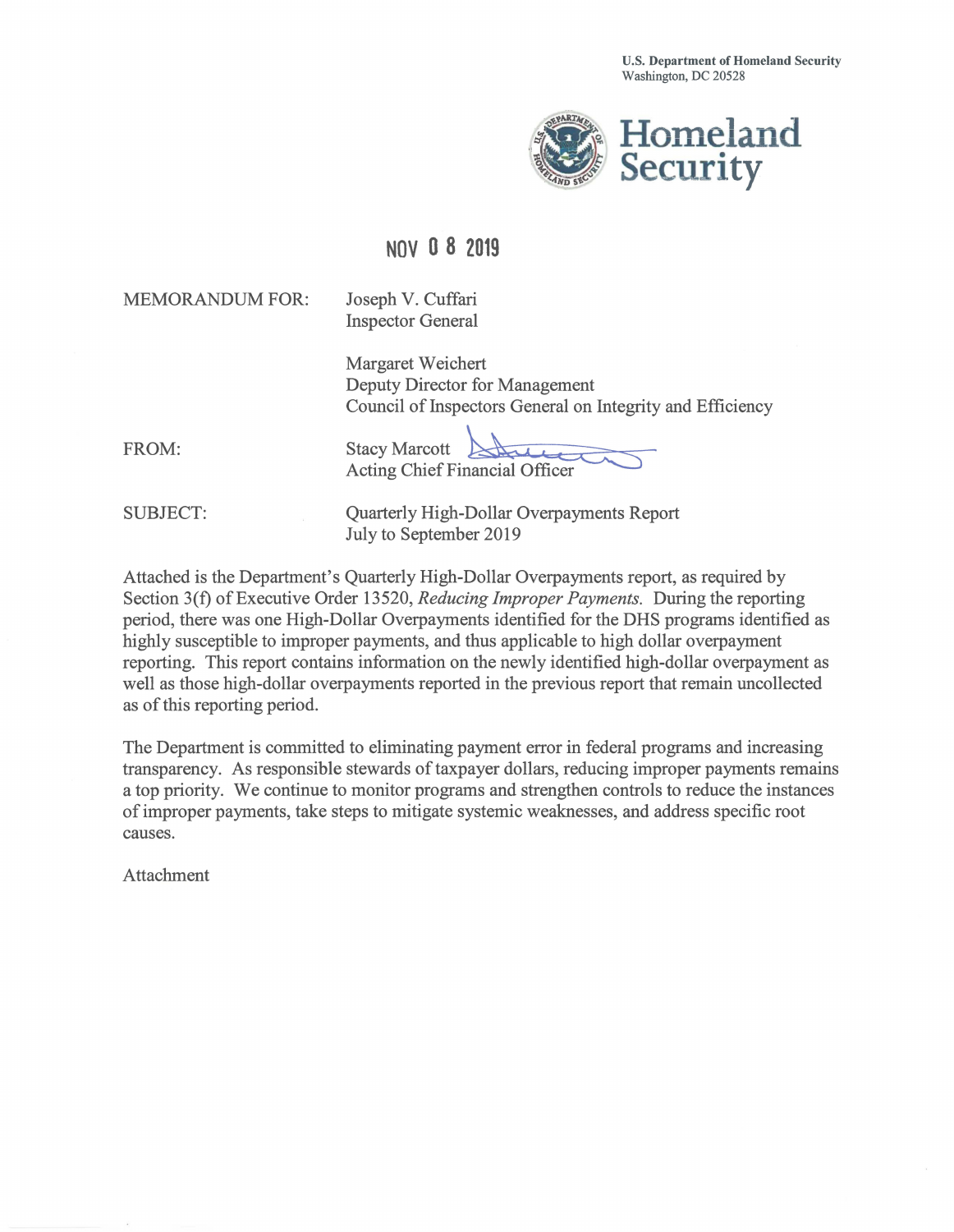## **Department of Homeland Security High-Dollar Overpayments Report for the Current Quarter ending ( September 30, 2019 )**

| <b>Current Quarter Activity</b> |                                                                                                                                                                                                                             |        |              |                               |                                         |                                                             |                          |                                            |                                                                                                                 |                           |                                               |                                     |                    |                   |                       |                     |                                                                |                               |
|---------------------------------|-----------------------------------------------------------------------------------------------------------------------------------------------------------------------------------------------------------------------------|--------|--------------|-------------------------------|-----------------------------------------|-------------------------------------------------------------|--------------------------|--------------------------------------------|-----------------------------------------------------------------------------------------------------------------|---------------------------|-----------------------------------------------|-------------------------------------|--------------------|-------------------|-----------------------|---------------------|----------------------------------------------------------------|-------------------------------|
| Component                       | Recipient<br>Type (Entity<br>or Individual)                                                                                                                                                                                 | City   | <b>State</b> | Program<br>Office             | Treasury<br><b>Fund Symbol</b><br>(TFS) | <b>Recovery Actions</b><br><b>Taken or Planned</b>          | <b>Category (Bill)</b>   | <b>Cause of</b><br>Overpayment<br>Category | Why the Overpayment Occurred And<br><b>Actions to Prevent Reoccurrence</b>                                      | Payment Date <sup>1</sup> | <b>High \$ Overpayment</b><br>Date Identified | <b>Date Overpayment</b><br>Recouped | <b>Amount Paid</b> | Correct<br>Amount | Overpayment<br>Amount | Recovered<br>Amount | <b>Waived Amount</b><br>or<br><b>Documentation</b><br>Received | Outstanding<br><b>Balance</b> |
| <b>FEMA</b>                     | Entity                                                                                                                                                                                                                      | Austin | <b>TX</b>    | Public<br>Assitance<br>Progam | 70-X-0702                               | <b>State Governmemt</b><br>returned funds to<br><b>FEMA</b> | <b>Duplicate Payment</b> | Data Entry Error                           | Grantee made duplicate payments in error.<br>The funds have been returned to the<br>SMARTlink drawdown account. | December 27, 2017         | July 30, 2019                                 | August 31, 2019                     | \$3,189,791.87     | \$0.00            | \$3,189,791.87        | \$3,189,791.87      | \$0.00                                                         | \$0.00                        |
|                                 |                                                                                                                                                                                                                             |        |              |                               |                                         |                                                             |                          |                                            |                                                                                                                 |                           |                                               | Total                               | \$3,189,791.87     | \$0.00            | \$3,189,791.87        | \$3,189,791.87      | \$0.00                                                         | \$0.00                        |
|                                 |                                                                                                                                                                                                                             |        |              |                               |                                         |                                                             |                          |                                            |                                                                                                                 |                           |                                               |                                     |                    |                   |                       |                     |                                                                |                               |
|                                 | 1) As part of the IPIA review, DHS Components review prior fiscal year disbursements for the identified programs. As such, the FY2019 IPIA review examined FY2018 disbursements.                                            |        |              |                               |                                         |                                                             |                          |                                            |                                                                                                                 |                           |                                               |                                     |                    |                   |                       |                     |                                                                |                               |
|                                 | * For other improper payments identified during the DHS FY2019 IPIA review, overpayments either did not meet the applicable thresholds for high dollar overpayment reporting or were not a monetary loss to the government. |        |              |                               |                                         |                                                             |                          |                                            |                                                                                                                 |                           |                                               |                                     |                    |                   |                       |                     |                                                                |                               |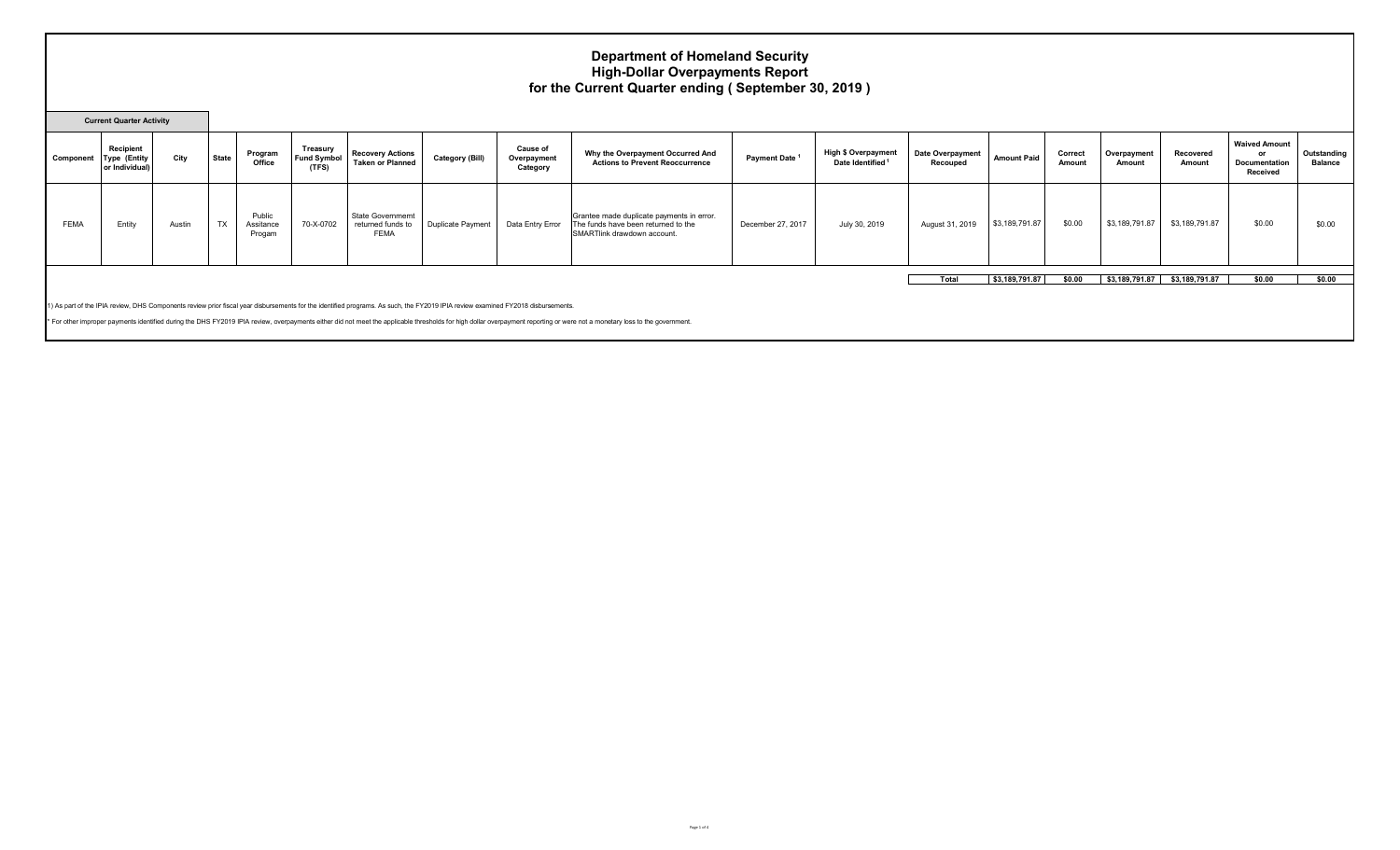## **Department of Homeland Security Current Status of Outstanding High-Dollar Overpayments Previously Reported for the Quarter Ending ( September 30, 2019 )**

|             |                                                | <b>Debts Under Collection by DHS</b> |              |                                                             |                                                                                                                                                                                                                                                                                                                                                                                                                                                                                                                                                                                                                                                                                                                                                                                                                                                                                                                                                                                 |                                                           |                                                            |                    |                               |                           |                     |                            |                                  |
|-------------|------------------------------------------------|--------------------------------------|--------------|-------------------------------------------------------------|---------------------------------------------------------------------------------------------------------------------------------------------------------------------------------------------------------------------------------------------------------------------------------------------------------------------------------------------------------------------------------------------------------------------------------------------------------------------------------------------------------------------------------------------------------------------------------------------------------------------------------------------------------------------------------------------------------------------------------------------------------------------------------------------------------------------------------------------------------------------------------------------------------------------------------------------------------------------------------|-----------------------------------------------------------|------------------------------------------------------------|--------------------|-------------------------------|---------------------------|---------------------|----------------------------|----------------------------------|
| Component   | Recipient<br>Type<br>(Entity or<br>Individual) | City                                 | <b>State</b> | Program(s)<br>Responsible                                   | Recovery Action Taken or Planned                                                                                                                                                                                                                                                                                                                                                                                                                                                                                                                                                                                                                                                                                                                                                                                                                                                                                                                                                | Payment Date                                              | <b>High \$ Overpayment</b><br>Date Identified <sup>2</sup> | <b>Amount Paid</b> | Correct<br><b>Amount</b>      | <b>Overpayment Amount</b> | Recovered<br>Amount | <b>Outstanding Balance</b> | Days<br>Outstanding <sup>3</sup> |
| <b>FEMA</b> | Entity                                         | Arlinaton                            | VA           | <b>Financial Management</b><br>Division- Vendor<br>Payments | FEMA is finalizing determination as to whether improper payment is administrative only<br>and thus not applicable for recovery. HDOP is under review by FEMA OCPO. Can not off-<br>set or recoup, until confirmed by OCPO as a HDOP.<br>FEMA Financial Office will coordinate with Procurement office for updated training on<br>contract billing requirements.                                                                                                                                                                                                                                                                                                                                                                                                                                                                                                                                                                                                                 | November 9, 2016                                          | October 9, 2018                                            | \$373.386.28       | \$0.00                        | \$373,386.28              | \$0.00              | \$373,386.28               | 356                              |
| <b>FEMA</b> | Entity                                         | Ashburn                              | VA           | <b>Financial Management</b><br>Division- Vendor<br>Payments | FEMA is finalizing determination as to whether improper payment is administrative only<br>and thus not applicable for recovery. HDOP is under review by FEMA OCPO. Can not off-<br>set or recoup, until confirmed by OCPO as a HDOP.<br>FEMA Financial Office will coordinate with Procurement office for updated training on<br>contract billing requirements.                                                                                                                                                                                                                                                                                                                                                                                                                                                                                                                                                                                                                 | March 9, 2017                                             | October 9, 2018                                            | \$410,000.00       | \$0.00                        | \$410,000.00              | \$0.00              | \$410,000.00               | 356                              |
| <b>FEMA</b> | Entity                                         | Rockville                            | <b>MD</b>    | <b>Financial Management</b><br>Division-Vendor<br>Payments  | FEMA is finalizing determination as to whether improper payment is administrative only<br>and thus not applicable for recovery. HDOP is under review by FEMA OCPO. Can not off-<br>set or recoup, until confirmed by OCPO as a HDOP.<br>FEMA Financial Office will coordinate with Procurement office for updated training on<br>contract billing requirements.                                                                                                                                                                                                                                                                                                                                                                                                                                                                                                                                                                                                                 | May 17, 2017                                              | October 9, 2018                                            | \$198,284.17       | \$92,440.37                   | \$105,843.80              | \$0.00              | \$105,843.80               | 356                              |
| <b>FEMA</b> | Entity                                         | Reston                               | VA           | <b>Financial Management</b><br>Division- Vendor<br>Payments | FEMA is finalizing determination as to whether improper payment is administrative only<br>and thus not applicable for recovery. HDOP is under review by FEMA OCPO. Can not off-<br>set or recoup, until confirmed by OCPO as a HDOP.<br>FEMA Financial Office will coordinate with Procurement office for updated training on<br>contract billing requirements.                                                                                                                                                                                                                                                                                                                                                                                                                                                                                                                                                                                                                 | April 19, 2017                                            | October 9, 2018                                            | \$232,658.48       | \$0.00                        | \$232,658.48              | \$0.00              | \$232.658.48               | 356                              |
| <b>FEMA</b> | Entity                                         | Reston                               | VA           | <b>Financial Management</b><br>Division- Vendor<br>Payments | FEMA is finalizing determination as to whether improper payment is administrative only<br>and thus not applicable for recovery. HDOP is under review by FEMA OCPO. Can not off-<br>set or recoup, until confirmed by OCPO as a HDOP.<br>FEMA Financial Office will coordinate with Procurement office for updated training on<br>contract billing requirements.                                                                                                                                                                                                                                                                                                                                                                                                                                                                                                                                                                                                                 | January 27, 2017<br>January 30, 2017<br>February 22, 2017 | October 9, 2018                                            |                    | \$3,056,859.67 \$1,194,487.68 | \$1,862,371.99            | \$0.00              | \$1,862,371.99             | 356                              |
| <b>FEMA</b> | Entity                                         | Farmingtonmills                      | M            | Vendor Pavment                                              | Notice of potential Debt sent to vendor for resolution of improper transaction. Transaction<br>was improper due to nonsubmission of supporting documentation. The incentive fee for<br>the time period of June 23, 2014 - June 27, 2014, for the vendor was 6% when it should<br>have only received 3%. The contract, under SSPA-3 it states that they must have an<br>error rate of less than 10% to get the 6% incentive payment and therefore would only<br>qualify for a 3% incentive. The error rate for this period was 11%. Thus the total incentive<br>should have been \$54,384.59 not \$108,769.17. The Bill for Collection was sent on March<br>8. 2018 to FEMA Finance Center by the Contracting Officer. The AON Contractor has put<br>in Appeal and the Notice of Debt Letter. The Contracting Officer and the COR remaing<br>engaged regarding the issue.<br>HDOP is under review by FEMA OCPO. Can not off-set or recoup, until confirmed by<br>OCPO as a HDOP. | November 25, 2014                                         | December 31, 2016                                          | \$108,769.17       | \$54,384.59                   | \$54.384.58               | \$0.00              | \$54.384.58                | 1003                             |
|             |                                                |                                      |              |                                                             |                                                                                                                                                                                                                                                                                                                                                                                                                                                                                                                                                                                                                                                                                                                                                                                                                                                                                                                                                                                 |                                                           |                                                            |                    | \$4.379.957.77 \$1.341.312.64 | \$3.038.645.13            | \$0.00              | \$3.038.645.13             |                                  |
|             |                                                |                                      |              |                                                             |                                                                                                                                                                                                                                                                                                                                                                                                                                                                                                                                                                                                                                                                                                                                                                                                                                                                                                                                                                                 |                                                           | Total                                                      |                    |                               |                           |                     |                            |                                  |

1) For multiple payments consolidated into one identified quarterly high dollar overpayment to the individual or entity, all payment dates are noted. Payment dates ser as the PARS Transaction Date for Homeland Security Gra

2) As part of the IPIA review, DHS Components review prior fiscal year disbursements for the identified programs. As such, the FY2018 IPIA review examined FY2017 disbursements. For high dollar overpyaments identified throu were verified through the DHS HQ quality review process and extrapolated out as final testing results. Note that updates to testing results were taken by FEMA up until this point in order to allow FEMA programs the most ex

3) Days outstanding calculated as the days between when the payment was identified and the current quarter end date.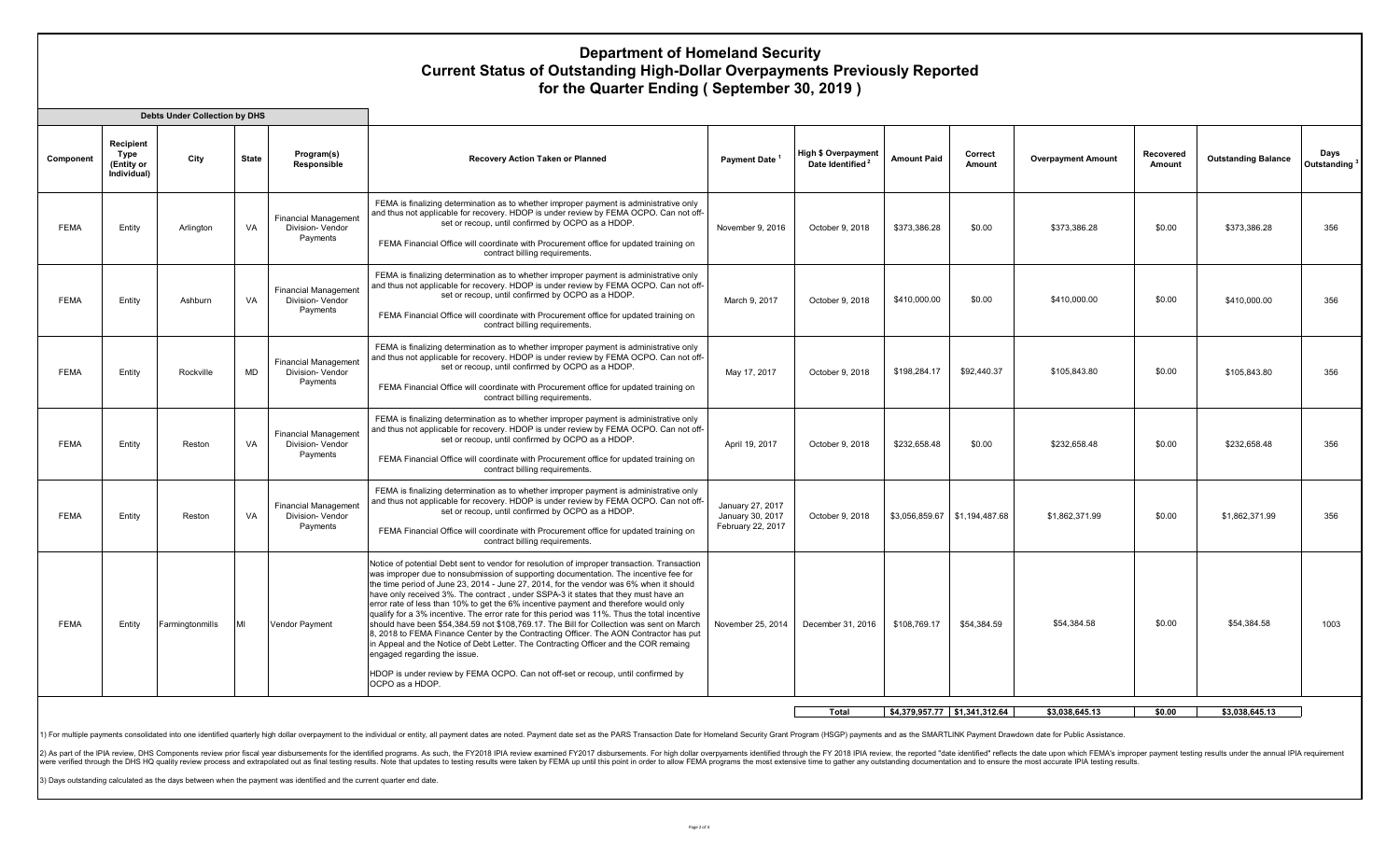## **Department of Homeland Security Current Status of Outstanding High-Dollar Overpayments Previously Reported for the Quarter Ending ( September 30, 2019 )**

**Days Outstanding**

**Component Recipient Type (Entity or Individual) City** State **Program(s) Responsible Recovery Action Taken or Planned Payment Date Payment Date Payment Date Page 1 High \$ Overpayment Amount Paid Correct Amount Overpayment Amount Recovered Amount Outstanding Balance**  N/A - No prior overpayments referred to Treasury Offset **Total \$0.00 \$0.00 \$0.00 \$0.00 \$0.00 Debts Sent to Treasury Offset Program for Collection**